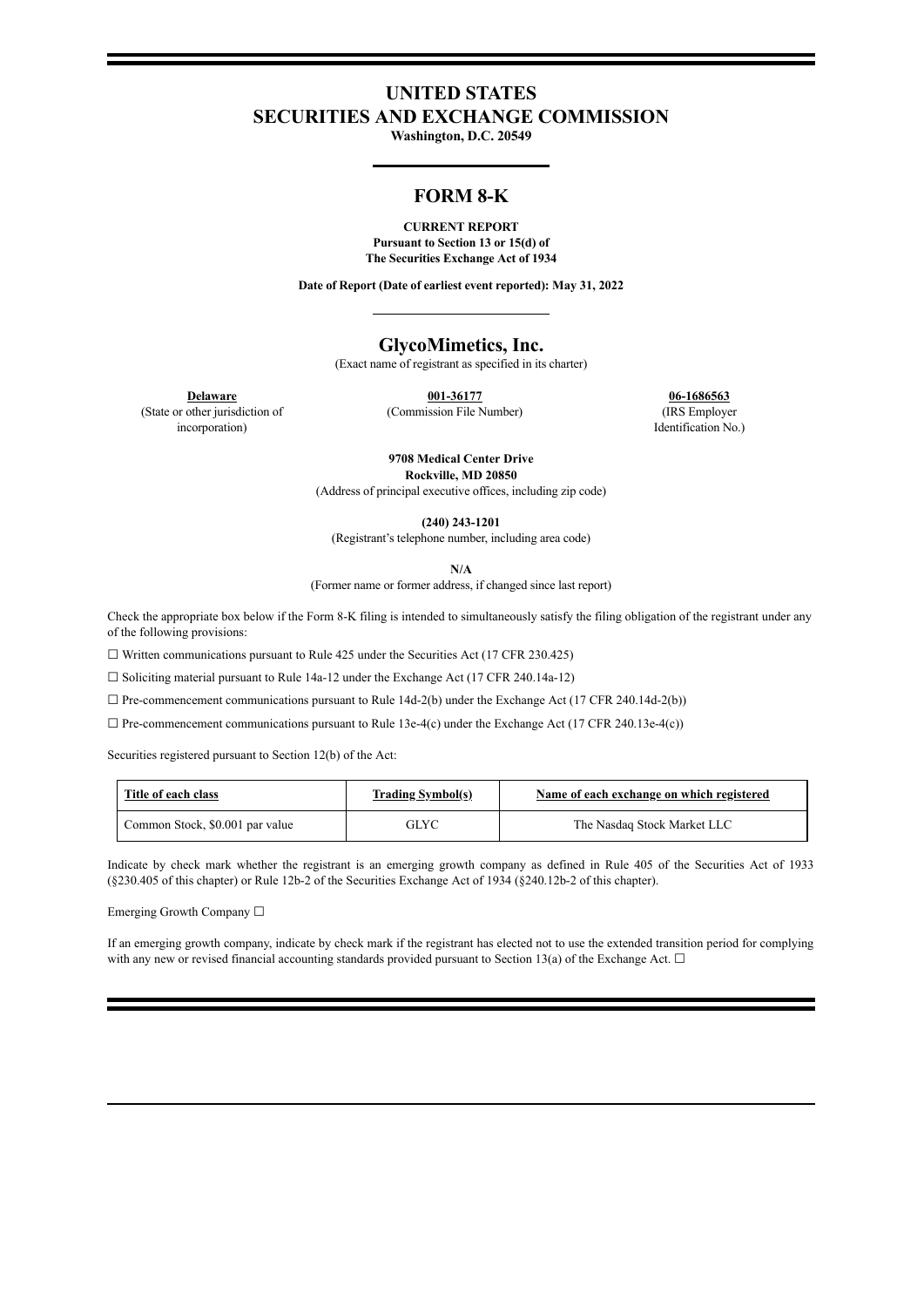#### Item 3.01 Notice of Delisting or Failure to Satisfy a Continued Listing Rule or Standard; Transfer of Listing.

On May 31, 2022, GlycoMimetics, Inc. (the "*Company*") received a notice from The Nasdaq Stock Market ("*Nasdaq*") that the Company is not in compliance with Nasdaq's Listing Rule 5450(a)(1), as the minimum bid price of the Company's common stock has been below \$1.00 per share for 30 consecutive business days. The notification of noncompliance has no immediate effect on the listing or trading of the Company's common stock on The Nasdaq Global Market.

The Company has 180 calendar days, or until November 28, 2022, to regain compliance with the minimum bid price requirement. To regain compliance, the minimum bid price of the Company's common stock must meet or exceed \$1.00 per share for a minimum of ten consecutive business days during this 180-calendar day grace period. In the event the Company does not regain compliance with the minimum bid price requirement by November 28, 2022, the Company may be eligible for an additional 180-calendar day compliance period if it elects to transfer to The Nasdaq Capital Market to take advantage of the additional compliance period offered on that market. To qualify, the Company would be required to meet the continued listing requirement for market value of publicly held shares and all other initial listing standards for The Nasdaq Capital Market, with the exception of the bid price requirement, and would need to provide written notice of its intention to cure the bid price deficiency during the second compliance period. The Company's failure to regain compliance during this period could result in delisting.

The Company intends to actively monitor the bid price of its common stock and will consider available options to regain compliance with the listing requirements. There can be no assurance that the Company will be able to regain compliance with Nasdaq's Listing Rule 5450(a)(1) or will otherwise be in compliance with other Nasdaq listing criteria.

2